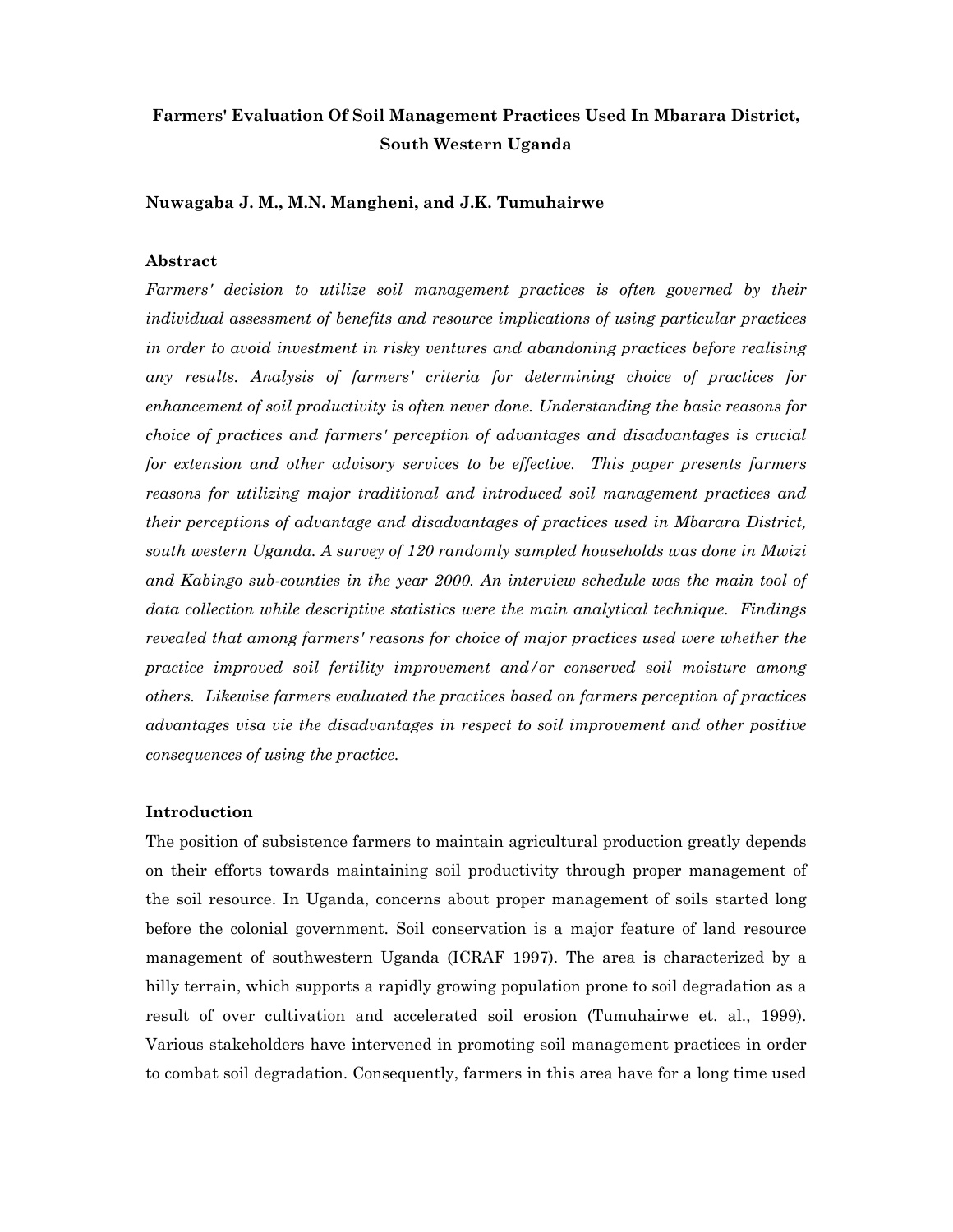both traditional and introduced soil management practices basing on both indigenous knowledge and introduced techniques by government ext. staff and NGO's.

Farmer's perception of the different soil management practices determine the choice to utilize them. In addition farmers decisions in land management are not separate from decisions on production, consumption and social control (Brookfield 1989). Farmers use various frames of reference in appraising the relevance and usefulness of research and development products accessible to them. In appraising interventions from various sources, farmers refer to the expected added value in respect to the farmers' objective functions, practicability of what is being proposed and its fit within the on going farmers practices (Opio-Odongo, 1999). Hence effective research among others would depend on effort made to understand and document the basis for decisions at farm level, especially the reasons why farmers manage natural resources as they do (Loevinsohn and Wangati, 1993)

Consideration of references used by farmers in appraising different interventions is crucial in promoting relevant soil management practices in order to achieve sustainable soil productivity. Involving farmers' in evaluation of the various practices would help researchers to develop acceptable and affordable technical options and suggest more effective extension approaches (Loevinsohn and Wangati, 1993).

#### **Methodology**

This study was part of a broader study on characterization and evaluation of a UNU collaborate project on agrodiversity and agro-biodiversity (People, Land management and environmental change PLEC project). A survey was conducted in Mwizi and Kabingo sub counties in Mbarara District, south western Uganda. The target population was 6,028 farming households in Bushwere and Kamuri parishes where PLEC project was developing demonstration sites for promoting sustainable approaches to land management and agricultural bio-diversity conservation. A total number of 20 villages were covered of which 8 were in Kamuri parish and 12 in Bushwere parish. Using a systematic random sampling technique, 120 households were selected for the study. This involved drawing the sample by taking every kth case from the population per village and because of variation of the total number of households in each village, the interval between every kth case was different per village varying between 8 and 10. The main instrument for data collection was a semi-structured interview schedule, which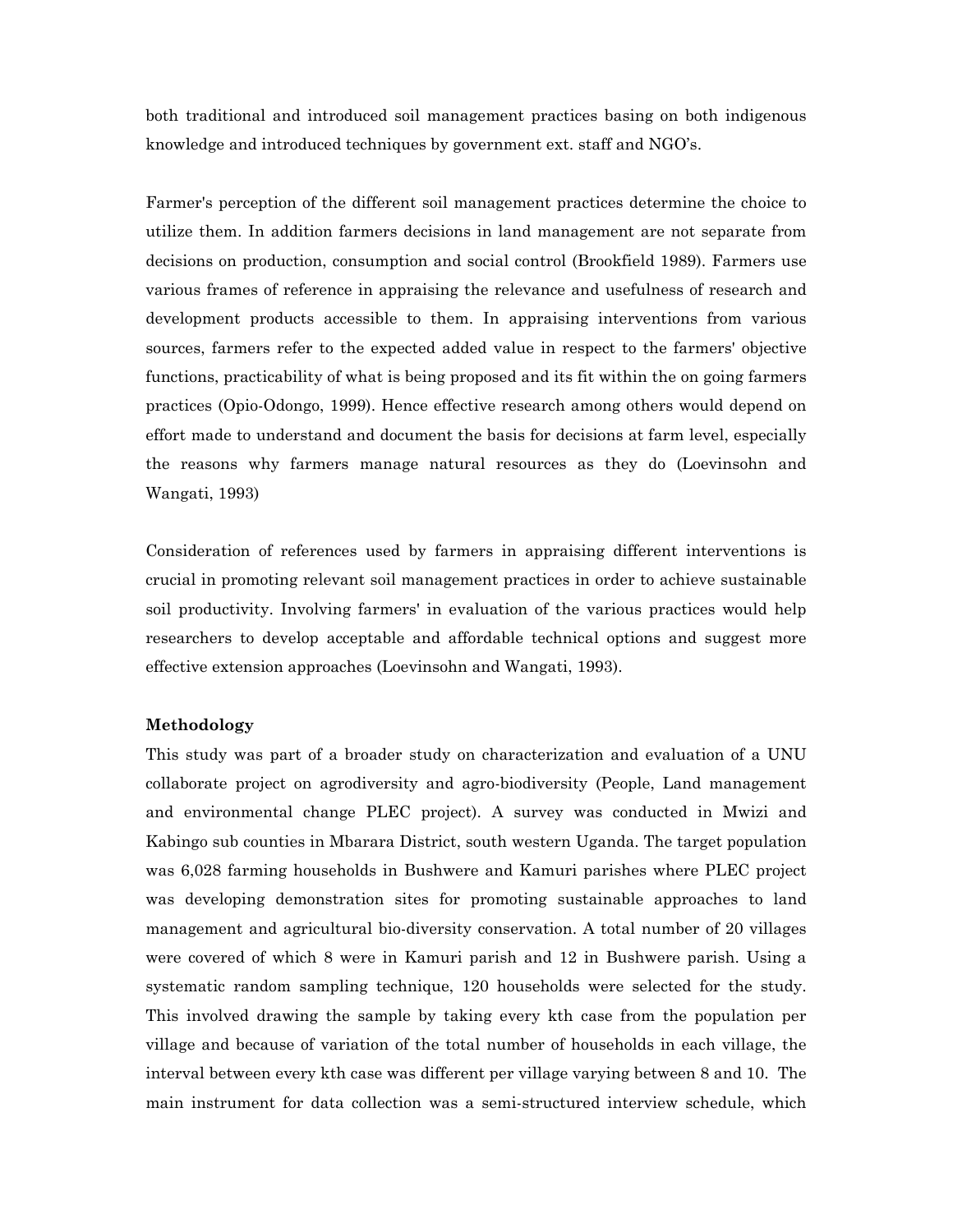was tested for both its content validity and reliability on two other parishes, neighbouring the study sites. Experts in the field of Agricultural Extension and Soil Science determined content validity of the instrument. Reliability was determined using the test-retest method. The interval between testings was 2 weeks. Results of the two administrations were correlated and reliability coefficient ranged from 0.69 to 0.74. Data was analysed using the statistical package for social sciences (SPSS) and summarized using tables.

#### **Results And Discussions**

#### **Major traditional and introduced soil management practices used**

Diversity of soil management practices was evident in both Mwizi and Kabingo sub counties. Over fifteen traditional and five introduced practices were reported but in order to do an in-depth analysis, it was found reasonable to reduce the practices to a manageable number. Hence arbitrary percentages used as cut off points were used to determine the major traditional and introduced soil management practices. The major traditional practices were defined as those that were used by 70% and above of the total respondents and the major introduced practices as those utilized by 20% and above of the total respondents. The major traditional and introduced soil management practices are presented in table 1.

|  |  | Table 1: Major soil management practices (n=120) |  |
|--|--|--------------------------------------------------|--|
|--|--|--------------------------------------------------|--|

| <b>Traditional practices</b> | Frequenc | $\frac{0}{0}$ | Introduced          | Frequenc | $\frac{0}{0}$ |
|------------------------------|----------|---------------|---------------------|----------|---------------|
|                              | у        |               | practices           | y        |               |
| Mulching                     | 110      | 91.7          | Trenches            | 57       | 47.5          |
| Household                    | 109      | 90.8          | Controlled bush and | 44       | 36.7          |
| Waste utilisation            |          |               | trash burning       |          |               |
| Crop rotation                | 92       | 76.7          | Soak pits           | 27       | 22.5          |
| Inter cropping               | 90       | 75.0          |                     |          |               |
| Rough tillage                | 110      | 91.7          |                     |          |               |
| Fine tillage                 | 96       | 80.0          |                     |          |               |

Mulching and household wastes utilization were the most commonly used traditional practices (over 90%) because all farmers in both Mwizi and Kabingo sub counties grow bananas where these practices are mainly used and in most cases the banana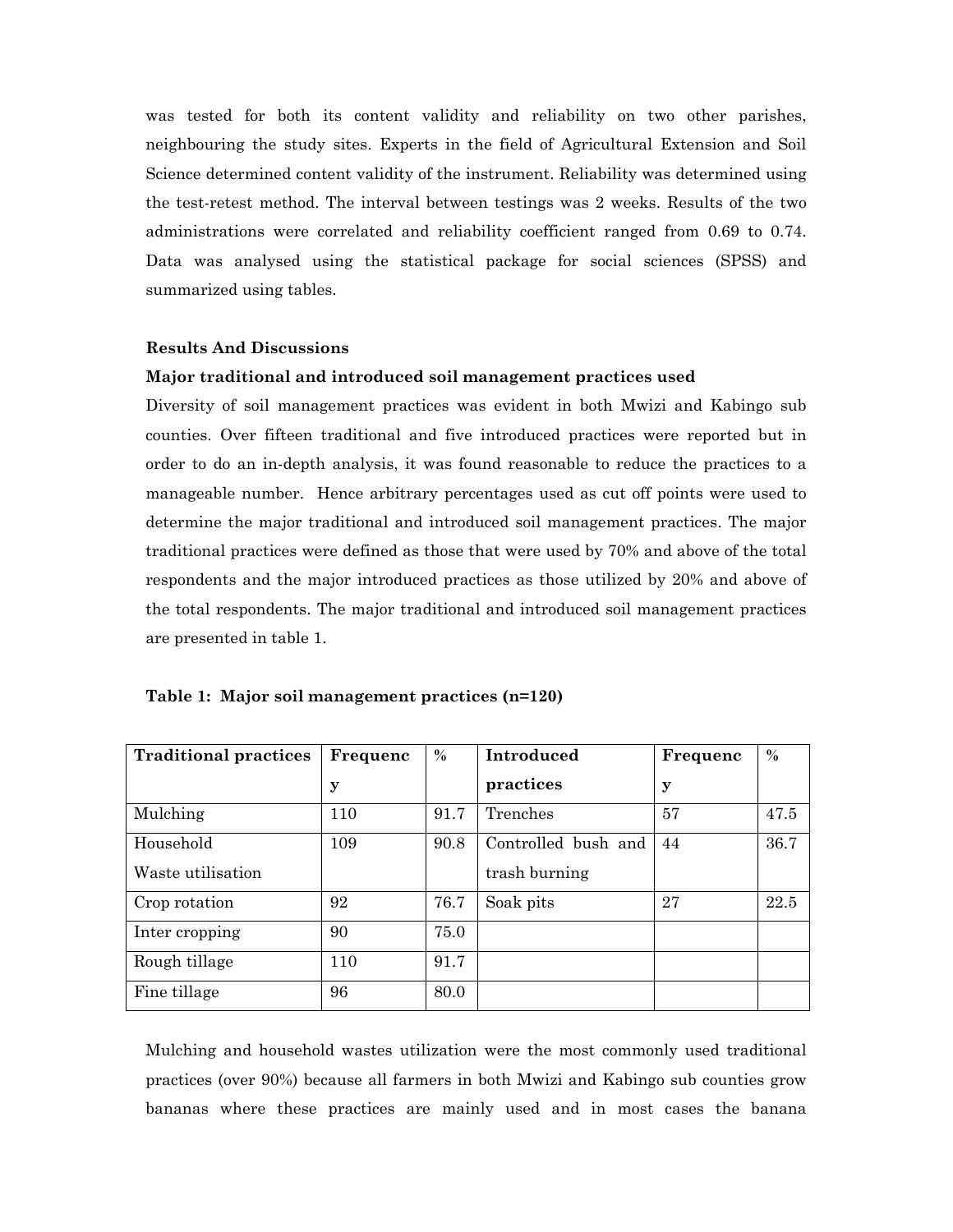plantations are located near the homesteads. The two communities are also eat bananas as their slope food (Tumuhairwe et. al., 1999) and thus throw wrappings and other household wastes in banana plantations as mulch and for purposes of fertility improvement. The rest of the major traditional practices are used in annual crop fields. The only major introduced practices were trenches, controlled burning (bush and trash) and soak pits used by 57%, 44% and 27% of the respondents respectively. Introduced practices were not widely used probably because of factors associated with low adoption rates that were already discussed in Busingye and Tumuhairwe (1999). Trenches and soak pits are used only in bananas, an income generating and food security perennial crop with a higher level of water requirements compared to other crops grown (Jameson, 1970). Trenches and soak pits are therefore primarily constructed for rain water harvesting and soil erosion control.

#### **Reasons for using major traditional soil management practices**

Farmers' evaluation of major soil management practices was based on the advantages and disadvantages perceived about the different practices. Table 2 presents farmers' reasons for using major traditional soil management practices while table 3 and 4 presents farmers' perceptions of advantages and disadvantages of the traditional practices.

## **Table 2: Farmers reasons for using the major traditional soil management practices**

|                            |             | Household  <br>Mulching |                      | $ $ Crop      |                |                | Intercropping            | Rough          |             | Fine |                          |      |
|----------------------------|-------------|-------------------------|----------------------|---------------|----------------|----------------|--------------------------|----------------|-------------|------|--------------------------|------|
| Reasons for<br>utilization |             |                         | waste<br>utilisation |               | rotation       |                |                          |                | tillage     |      | tilth                    |      |
|                            | $\mathbf F$ | $\frac{0}{0}$           | $\mathbf F$          | $\frac{0}{0}$ | F              | $\frac{0}{0}$  | $\mathbf F$              | $\frac{0}{0}$  | $\mathbf F$ | $\%$ | F                        | $\%$ |
| Weed control               | 65          | 59.1                    | 27                   | 24.8          | $\blacksquare$ | $\blacksquare$ | $\overline{\phantom{0}}$ | $\blacksquare$ |             | -    | $\overline{\phantom{a}}$ |      |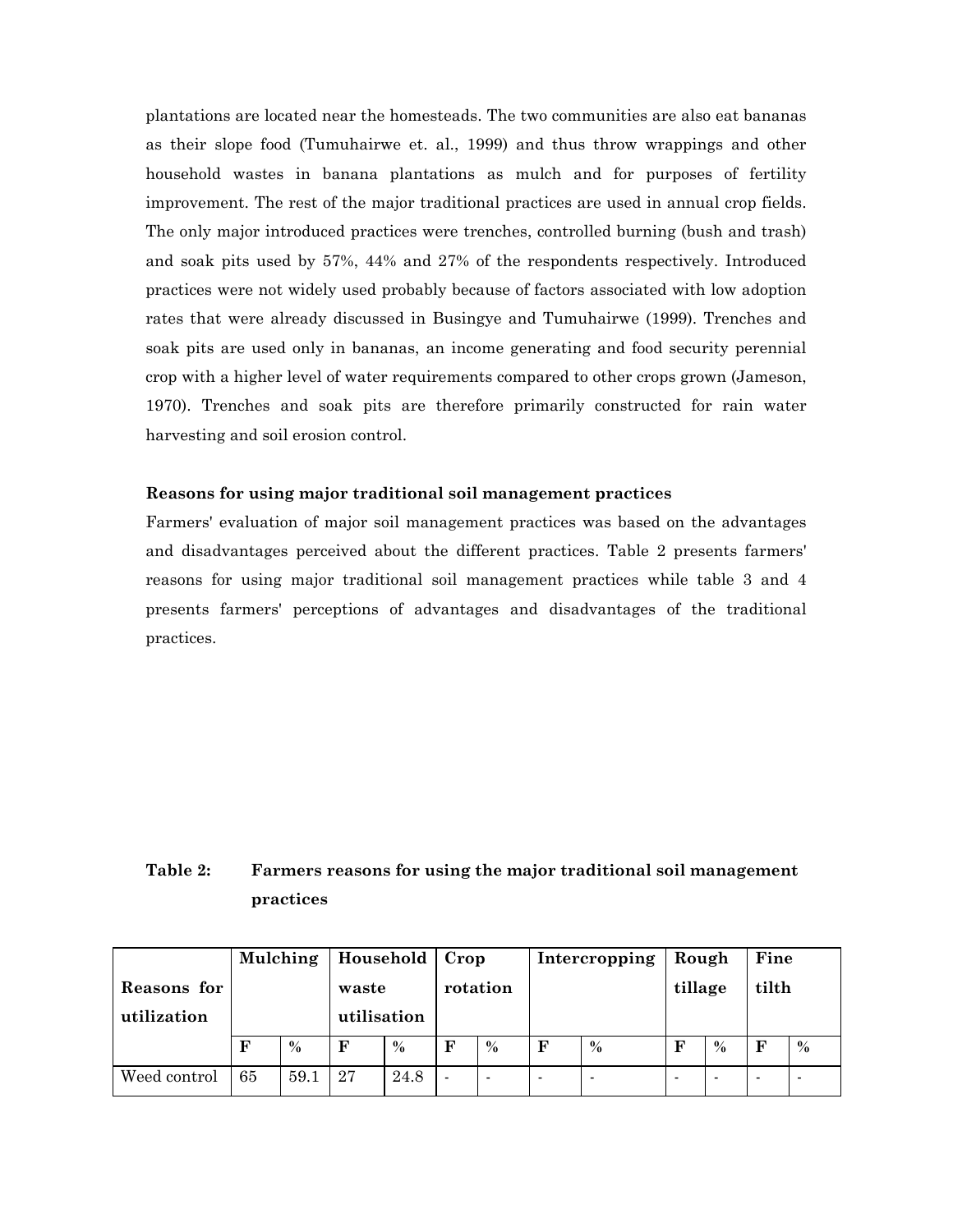| Conserve          | 11                       | 10             | $\blacksquare$           | $\blacksquare$ | $\blacksquare$           | $\blacksquare$           | $\blacksquare$ | $\blacksquare$ | $\blacksquare$ | $\blacksquare$ | ٠                        | $\blacksquare$           |
|-------------------|--------------------------|----------------|--------------------------|----------------|--------------------------|--------------------------|----------------|----------------|----------------|----------------|--------------------------|--------------------------|
| water             |                          |                |                          |                |                          |                          |                |                |                |                |                          |                          |
| fertility<br>Soil | 31                       | 28.2           | 63                       | 57.8           | 43                       | 46.7                     | $\blacksquare$ | ÷,             | 13             | 11.            | $\overline{\phantom{a}}$ | $\blacksquare$           |
| improvement       |                          |                |                          |                |                          |                          |                |                |                | 8              |                          |                          |
| good<br>Get       | $\overline{\phantom{a}}$ | $\blacksquare$ | $\blacksquare$           | $\blacksquare$ | 49                       | 53.3                     | $\blacksquare$ |                | 9              | 8.2            | 10                       | 10.4                     |
| yields            |                          |                |                          |                |                          |                          |                |                |                |                |                          |                          |
| Food security     | $\blacksquare$           | $\blacksquare$ | $\blacksquare$           | $\blacksquare$ | $\overline{\phantom{a}}$ | $\overline{\phantom{a}}$ | 76             | 84.4           | $\blacksquare$ | $\blacksquare$ | ٠                        | $\blacksquare$           |
| Inadequate        | $\blacksquare$           | $\overline{a}$ | $\overline{\phantom{a}}$ | $\blacksquare$ | $\blacksquare$           | $\overline{\phantom{a}}$ | 22             | 24.4           | $\blacksquare$ | $\overline{a}$ | ٠                        | $\overline{\phantom{0}}$ |
| land              |                          |                |                          |                |                          |                          |                |                |                |                |                          |                          |
| Opening           | $\blacksquare$           | $\blacksquare$ | $\blacksquare$           | $\overline{a}$ | $\blacksquare$           | $\blacksquare$           | $\blacksquare$ | ٠              | 47             | 42.            | $\blacksquare$           | $\blacksquare$           |
| virgin land       |                          |                |                          |                |                          |                          |                |                |                | $\overline{7}$ |                          |                          |
| Aid<br>good       | $\blacksquare$           | $\blacksquare$ | $\blacksquare$           | ٠              | $\blacksquare$           | $\overline{\phantom{a}}$ | $\blacksquare$ | ۰              | $\blacksquare$ | $\blacksquare$ | 43                       | 44.8                     |
| germination       |                          |                |                          |                |                          |                          |                |                |                |                |                          |                          |

 $(-) =$  Not given as reason for the respective practice

# **Table 3: Farmers' perceptions on advantages of major traditional soil management**

 **practices used** 

| Advantages                          |              | <b>Traditional practices</b> |                |                    |                |                          |                |                    |                |                          |                          |                          |  |
|-------------------------------------|--------------|------------------------------|----------------|--------------------|----------------|--------------------------|----------------|--------------------|----------------|--------------------------|--------------------------|--------------------------|--|
|                                     |              | Mulching                     |                | Household<br>waste |                | Crop<br>rotation         |                | Inter-<br>cropping |                | Rough<br>tillage         |                          | Fine tilth               |  |
|                                     | $\mathbf{F}$ | $\frac{0}{0}$                | $\mathbf{F}$   | $\%$               | F              | $\frac{0}{0}$            | $\mathbf{F}$   | $\frac{0}{0}$      | ${\bf F}$      | $\%$                     | F                        | $\%$                     |  |
| Practice<br>not<br>labour intensive | 17           | 15.5                         | 53             | 48.6               | 49             | 53.3                     | 24             | 26.7               | $\overline{7}$ | 6.7                      | 14                       | 14.6                     |  |
| Practice not<br>expensive           | 19           | 17.3                         | 43             | 39.4               | 28             | 30.4                     | 47             | 52.0               | 33             | 30.0                     | 17                       | 17.7                     |  |
| Soil fertility<br>improvement       | 40           | 36.4                         | 60             | 55.0               | 42             | 45.7                     | $\blacksquare$ | $\blacksquare$     | 13             | 11.8                     | $\overline{\phantom{a}}$ | ۰                        |  |
| Weed control                        | 62           | 56.4                         | 20             | 18.3               | $\blacksquare$ | $\blacksquare$           | $\blacksquare$ | $\blacksquare$     | $\blacksquare$ | $\overline{\phantom{a}}$ | 12                       | 12.5                     |  |
| Conserve water                      | 25           | 22.7                         | $\overline{a}$ | $\blacksquare$     | ۰              | $\overline{\phantom{a}}$ | $\blacksquare$ | $\blacksquare$     | $\blacksquare$ | $\blacksquare$           | $\overline{\phantom{a}}$ | $\overline{\phantom{a}}$ |  |
| Increased crop<br>yields            | 30           | 27.3                         | 42             | 38.5               | 45             | 48.9                     | $\blacksquare$ | $\blacksquare$     | 15             | 13.6                     | ÷,                       | ٠                        |  |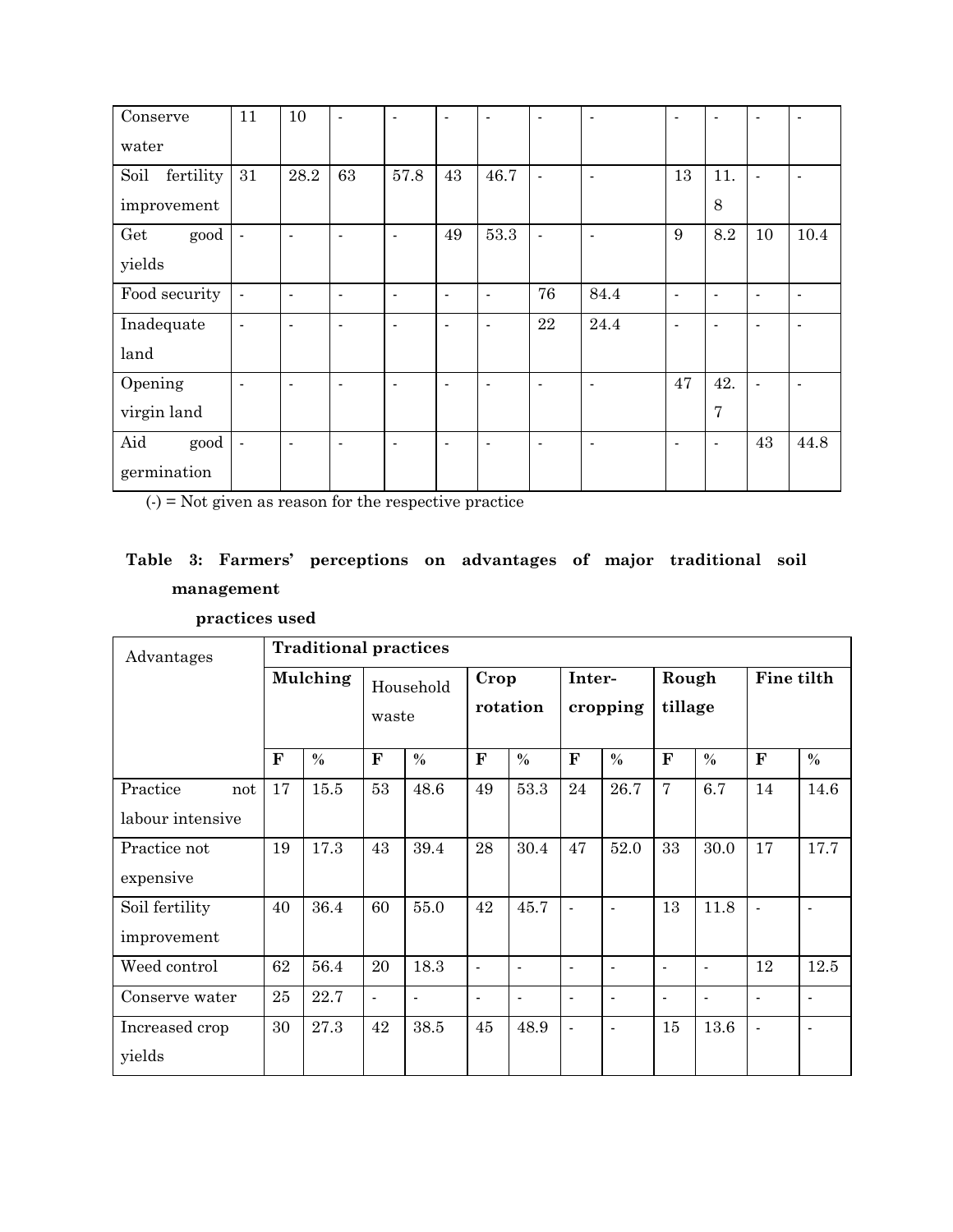| Aids good       | $\overline{\phantom{a}}$ | $\overline{\phantom{0}}$ |    | $\overline{\phantom{0}}$ | $\overline{\phantom{0}}$ | $\blacksquare$           | $\overline{\phantom{0}}$ | $\overline{\phantom{0}}$ | $\overline{\phantom{a}}$ | 40 | 41.7 |
|-----------------|--------------------------|--------------------------|----|--------------------------|--------------------------|--------------------------|--------------------------|--------------------------|--------------------------|----|------|
| germination     |                          |                          |    |                          |                          |                          |                          |                          |                          |    |      |
| No inputs       |                          | $\overline{\phantom{0}}$ | 40 | 36.7                     | $\overline{\phantom{0}}$ | $\overline{\phantom{0}}$ | $\overline{\phantom{0}}$ | 21                       | 19.1                     | 32 | 33.3 |
| required        |                          |                          |    |                          |                          |                          |                          |                          |                          |    |      |
| Local materials | 32                       | 29.1                     | 45 | 41.3                     | $\overline{\phantom{0}}$ | ۰                        | $\overline{\phantom{a}}$ |                          | ۰                        | -  | ۰    |
| used            |                          |                          |    |                          |                          |                          |                          |                          |                          |    |      |

## **Table 4: Farmers' perception on disadvantages of major traditional soil management practice used**

| <b>Traditional practices</b> |                          |                          |                          |                |                |                          |                          |                          |                |                          |                |                |
|------------------------------|--------------------------|--------------------------|--------------------------|----------------|----------------|--------------------------|--------------------------|--------------------------|----------------|--------------------------|----------------|----------------|
| <b>Disadvantages</b>         |                          | Mulchin                  |                          | Househol       | Crop           |                          | Inter-                   |                          | Rough          |                          | Fine tilth     |                |
|                              | $\mathbf{g}$             |                          |                          | d waste        |                | rotation                 |                          | cropping                 |                | tillage                  |                |                |
|                              | $\mathbf{F}$             | $\frac{0}{0}$            | $\mathbf F$              | $\%$           | $\mathbf{F}$   | $\%$                     | $\mathbf{F}$             | $\%$                     | $\mathbf{F}$   | $\%$                     | ${\bf F}$      | $\%$           |
| Expensive                    | $\bf 22$                 | 20.0                     | $\mathbf{r}$             | $\overline{a}$ | $\blacksquare$ | $\overline{\phantom{a}}$ | $\overline{a}$           | $\blacksquare$           | 23             | 20.9                     | $\overline{2}$ | 2.1            |
| Labour                       | 43                       | $39.1\,$                 | 15                       | 13.8           | $\blacksquare$ | $\overline{a}$           | $\overline{a}$           | $\blacksquare$           | 11             | 10.0                     | 29             | 30.2           |
| intensive                    |                          |                          |                          |                |                |                          |                          |                          |                |                          |                |                |
| Mulch                        | $\overline{6}$           | 5.5                      | $\blacksquare$           | $\blacksquare$ | $\blacksquare$ | ÷,                       | $\overline{a}$           | $\blacksquare$           | $\blacksquare$ | $\blacksquare$           | $\blacksquare$ |                |
| destroyed by                 |                          |                          |                          |                |                |                          |                          |                          |                |                          |                |                |
| pests                        |                          |                          |                          |                |                |                          |                          |                          |                |                          |                |                |
| Limits<br>water              | $\overline{2}$           | 1.8                      | $\blacksquare$           | $\blacksquare$ | $\blacksquare$ | $\blacksquare$           | $\overline{a}$           | $\blacksquare$           | $\blacksquare$ | $\overline{a}$           | $\blacksquare$ | $\overline{a}$ |
| infiltration                 |                          |                          |                          |                |                |                          |                          |                          |                |                          |                |                |
| Leads to pests               | $\overline{a}$           | L,                       | 44                       | 40.4           | $\blacksquare$ |                          | Ĭ.                       | $\overline{\phantom{a}}$ | $\blacksquare$ | $\overline{a}$           | $\overline{a}$ |                |
| and diseases                 |                          |                          |                          |                |                |                          |                          |                          |                |                          |                |                |
| Inadequate                   | $\blacksquare$           | $\blacksquare$           | $\overline{a}$           | $\overline{a}$ | 13             | 15.2                     | $\overline{\phantom{a}}$ | $\blacksquare$           | $\blacksquare$ | $\blacksquare$           | $\blacksquare$ |                |
| knowledge                    |                          |                          |                          |                |                |                          |                          |                          |                |                          |                |                |
| Low yields                   | $\overline{\phantom{a}}$ | $\blacksquare$           | $\overline{\phantom{a}}$ | $\blacksquare$ | $\blacksquare$ | $\overline{\phantom{a}}$ | 41                       | 45.6                     | $\blacksquare$ | $\overline{\phantom{a}}$ | $\blacksquare$ | $\blacksquare$ |
| Time consuming               | $\blacksquare$           | $\overline{\phantom{a}}$ | $\overline{\phantom{a}}$ | $\overline{a}$ | $\blacksquare$ | $\overline{a}$           | $\overline{a}$           | $\blacksquare$           | 17             | 15.5                     | 13             | 13.5           |

### **Mulching**

The majority of farmers used mulching because of its effect on weed control (59.1%) while others recognized its effect on soil productivity in terms of soil fertility improvement (28.2%) and water conservation (10%). These reasons were also perceived as advantages of using the practice in addition to the practice being non- labour intensive (15.5%) and inexpensive (17.3%). The majority of farmers' perception of weed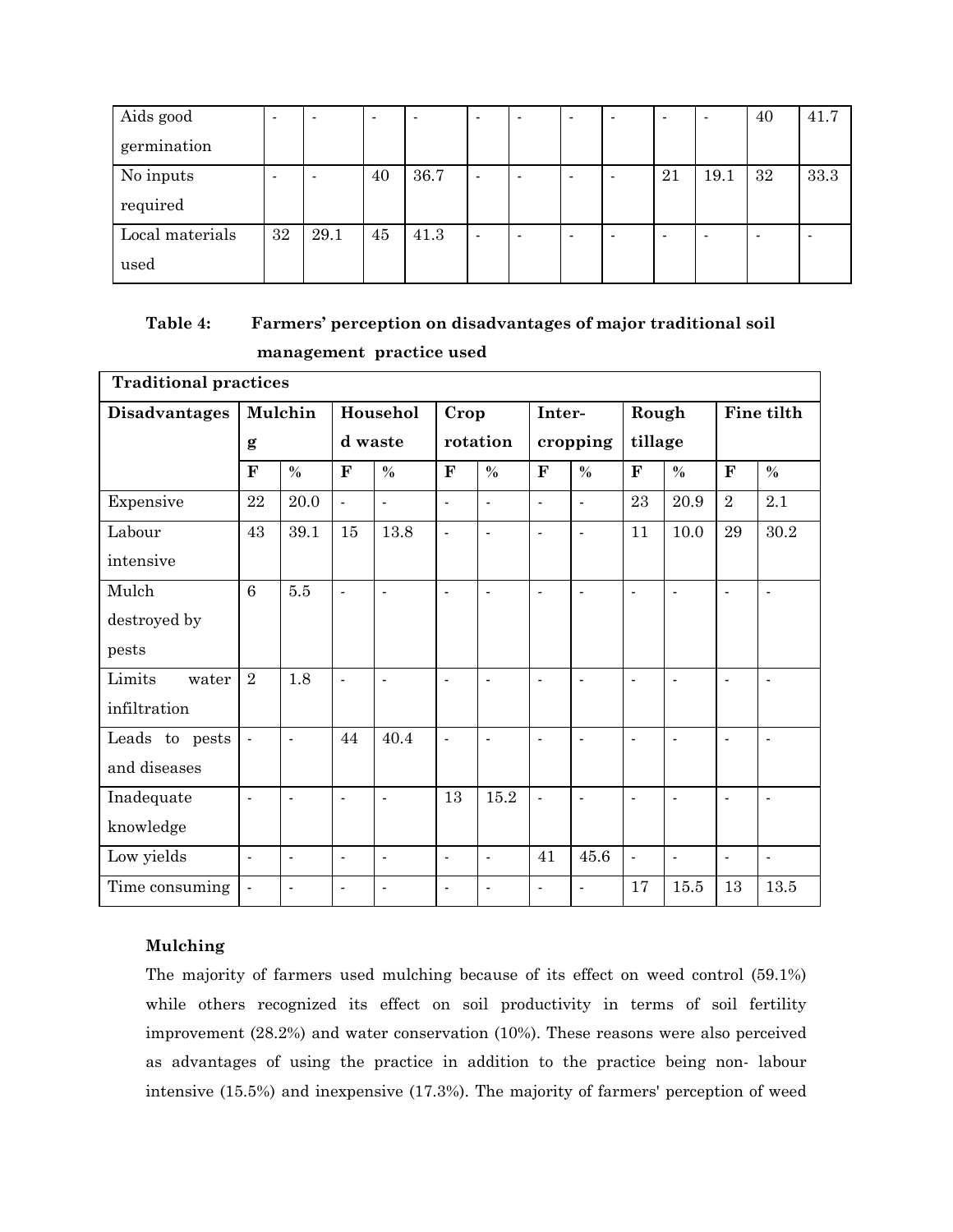control (56.4%) as one of advantages for mulching implied that use of mulch relieved them of costs that were likely to be invested in weeding in addition, gaining time that would be put into doing other activities.

Considering both farmers' reasons and advantages for using mulching, they believed mulching had an effect on soil productivity in terms of soil fertility improvement (28.2%) and water conservation (10%) hence enhancing crop improvement (27.3%). Farmers' perception of advantages of mulching also related to affordability of the practice in terms of availability of local material used (29.1) (self mulch from bananas and trash from cultivated fields), its being non- labour intensive and inexpensive (Table 3). Contrary, the majority of farmers reported disadvantages of mulching as being labour intensive (39.1) and expensive (20%) (Table 4). This was in respect to farmers that bought mulching materials. Given that they were likely to carry mulching materials from long distances and the fact that most banana plantations are near homesteads, other alternative sources of mulch especially grass cut from swamps meant investing in additional labour.

#### **Household waste utilization**

Household waste utilization involves disposing of household wastes especially rubbish accumulated during cleaning including food remains by scattering them in gardens (vegetable gardens and banana plantations) usually close to homesteads. Majority of farmers used this for reasons of improving soil fertility (57.8%) and controlling weeds (24.8%). In addition, they perceived household waste utilization to have advantages as requirement of no inputs (36.7%), use of local materials (41.3), being non-labour intensive (48.6%) and inexpensive (39.4%). In this respect farmers perceived use of practice demanding minimal requirements that are within affordability of users. On the contrary, a good percentage of farmers (40.4%) reported that household wastes had a negative effect on banana plantations because it lead to pests and diseases (banana weevils and panama wilt). Given that bananas are an important crop in this area, the more likelihood farmers noted the negative effects of popular practices used on crops. However, this concern was mainly due to some farmers' inadequate knowledge on proper handling and application of wastes which greatly reduces the problem.

#### **Crop rotation**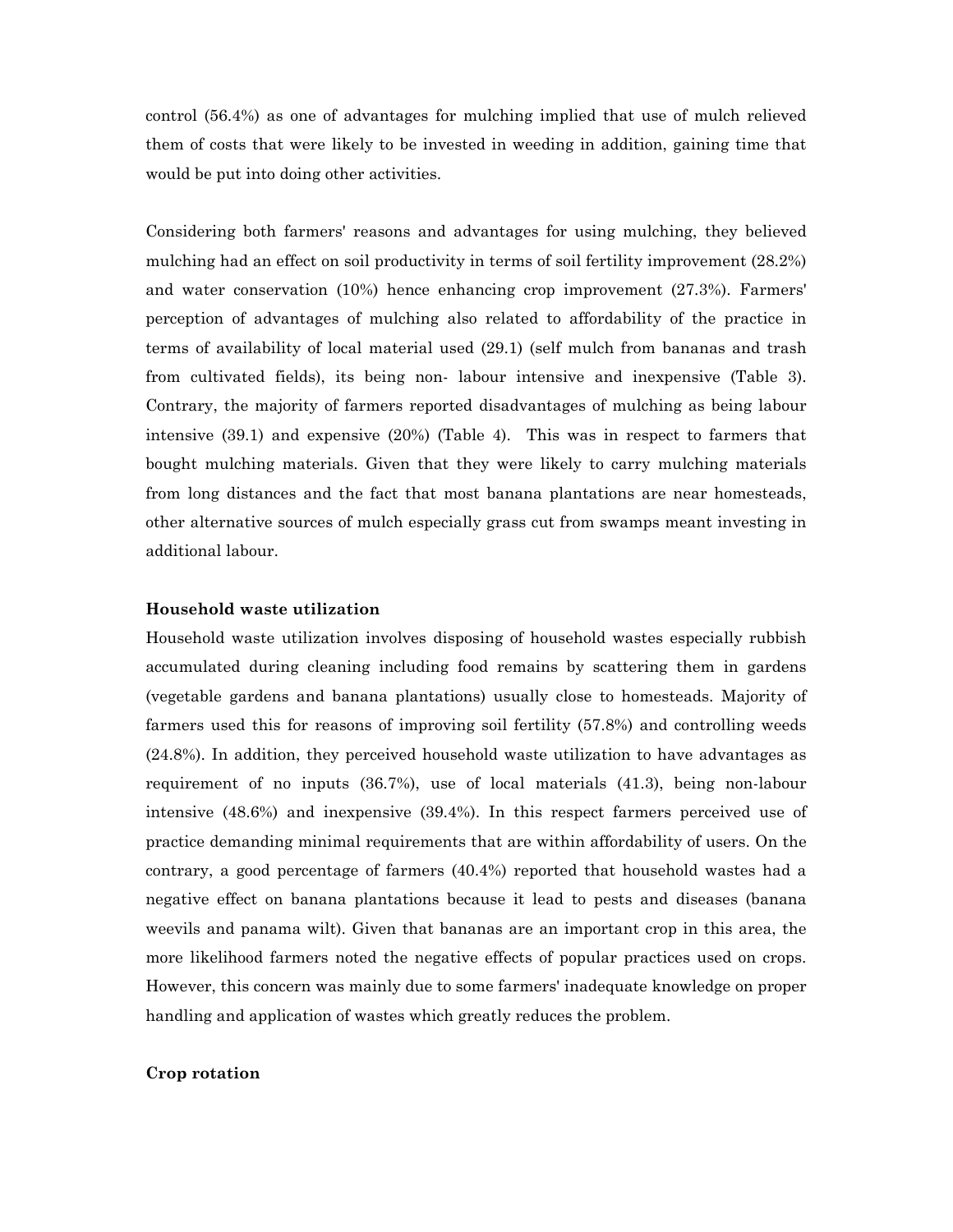Farmers used crop rotation because of its positive effects regarding soil fertility improvement (46.7%) that consequently led to increased crop yields (53.3%). The reasons were also considered as advantages of using the practice in addition to being non- labour intensive (53.3%) and inexpensive (30.4). This implied that the practice was perceived to improve crop production, in addition to demanding minimal requirements within affordability of farmers. The only disadvantage reported was farmers having inadequate knowledge regarding the practice. Since the practice was mainly considered to be traditional, individual farmers used various crop sequences depending on their objectives regardless of proper sequences that are beneficial.

#### **Intercropping**

Although intercropping was recognized as a major traditional soil management practices, majority of farmers used the practice for other reasons other than soil improvement. These reasons were increased food security (84.4%) and having inadequate land. Considering that the primary objective of a farmer is to get improved crop yields and consequently to get food for his /her household and surplus for income to meet other family demands, farmers perceived intercropping for these benefits. The fact that this area has rapid growing population explains the problem of inadequate land. As result reduced land sizes are susceptible to soil erosion leading to declining soil fertility in turn which leads to low crop yields. This poses risks of crop failure as a result farmers opt for intercropping in order to reduce on risks because farmers hope to harvest a variety of crops from the same plot as such the reason for using the practice. This implied that farmers perceived the contribution of intercropping to increased household food security a key aspect for a subsistence farmer. At the same time, farmers perceived use intercropping as inexpensive (52%) because apart from acquiring seeds, other inputs such as labour and time are invested in growing more crops on a single plot than would have been for different crops in separate plots. On the contrary, some farmers  $(45.6%)$ reported one of the disadvantages of intercropping as leading to low crop yields. This controversy may be explained by the fact that some farmers use intercropping without putting into consideration other agronomic practices such as proper timing, spacing and appropriate crop combinations. Hence, knowledge of such would be important for some farmers in order not to underrate positive aspects of utilizing intercropping.

#### **Rough and fine tillage**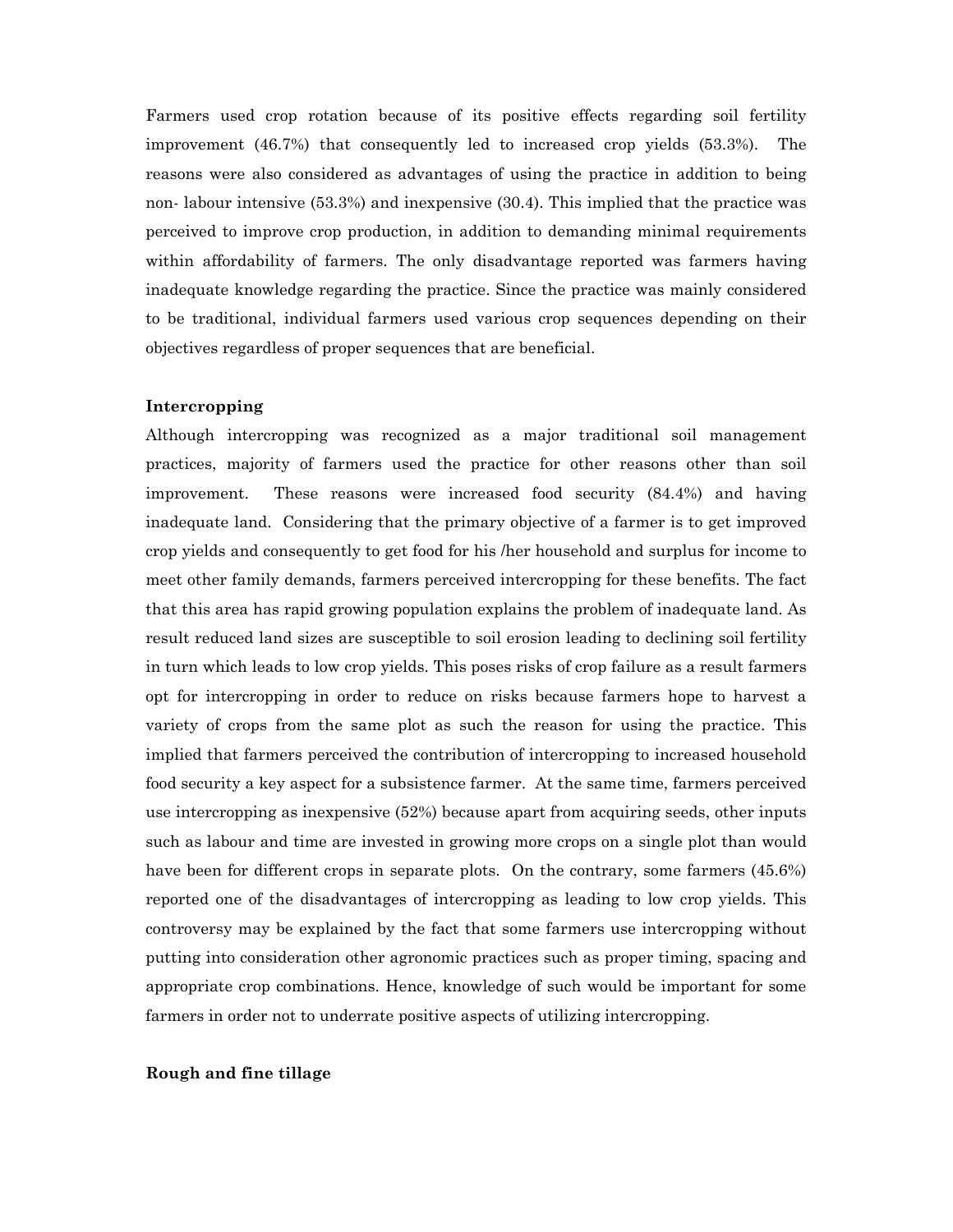The majority of farmers used rough tillage (42.7%) and fine tilth (44.8%) because they were traditional methods used in land preparation characteristic of annual cropping system. These practices were also used because they were perceived to lead to increased yields. Unlike fine tillage, rough tillage was perceived to lead to improved soil fertility (11.8%) because it involves mixing grass and trash with soil during cultivation. And normally, after rough tillage the field is left for some months before second ploughing, the grass and trash in the process decay hence increasing organic matter in the soil and as a result crops grown on such fields do well. In addition, this practice was reported advantageous in a sense that it was found inexpensive no inputs (19.1%). Fine tillage however, was reported to require no inputs and to enhance good germination rate (41.7%) besides weed control (12.5%). Given that fine tilth is also a land preparation method used for planting small seeded crops such as millet and sorghum, which are important annual crops for the area (Banyankole and Bakiga) respectively, technically it is relevant in germination of these crops because of the fine seedbed. Perception of fine tillage in controlling weeds is related to reducing of weed seeds because preparation of a fine seedbed involves most trash is either buried or removed or burnt hence less weeds may come up. Farmers that perceived fine tillage to be labour intensive (30.2%) were slightly higher than those that perceived it to be non-labour intensive (14.6%). This may be attributed the status of field being tilled. A virgin or field under fallow possibly require much more labour in order to prepare a fine tilled seedbed whereas if the field had previously been cropped would take less labour because one is likely to plough the field many times if it was originally vargin or under fallow. In this case expenses in using rough tillage may rise for those who are not able to do the job themselves and normally most households use family labour which explains the case of (30%) of farmers that perceived the practice to be inexpensive. These practices however, were both found to be time consuming. Unexpectedly those farmers that perceived rough tillage (15.5%) to be time consuming were slightly higher than those for fine tilth (13.5%).

#### **Reasons for using major introduced soil management practices**

### **Table 5: Farmers reasons for using the major introduced soil management practice**

| Reasons for utilisation | <b>Trenches</b> |      | Soak pits |      | Controlled bush<br>or trash burning |      |  |
|-------------------------|-----------------|------|-----------|------|-------------------------------------|------|--|
|                         |                 | $\%$ |           | $\%$ |                                     | $\%$ |  |
|                         |                 |      |           |      |                                     |      |  |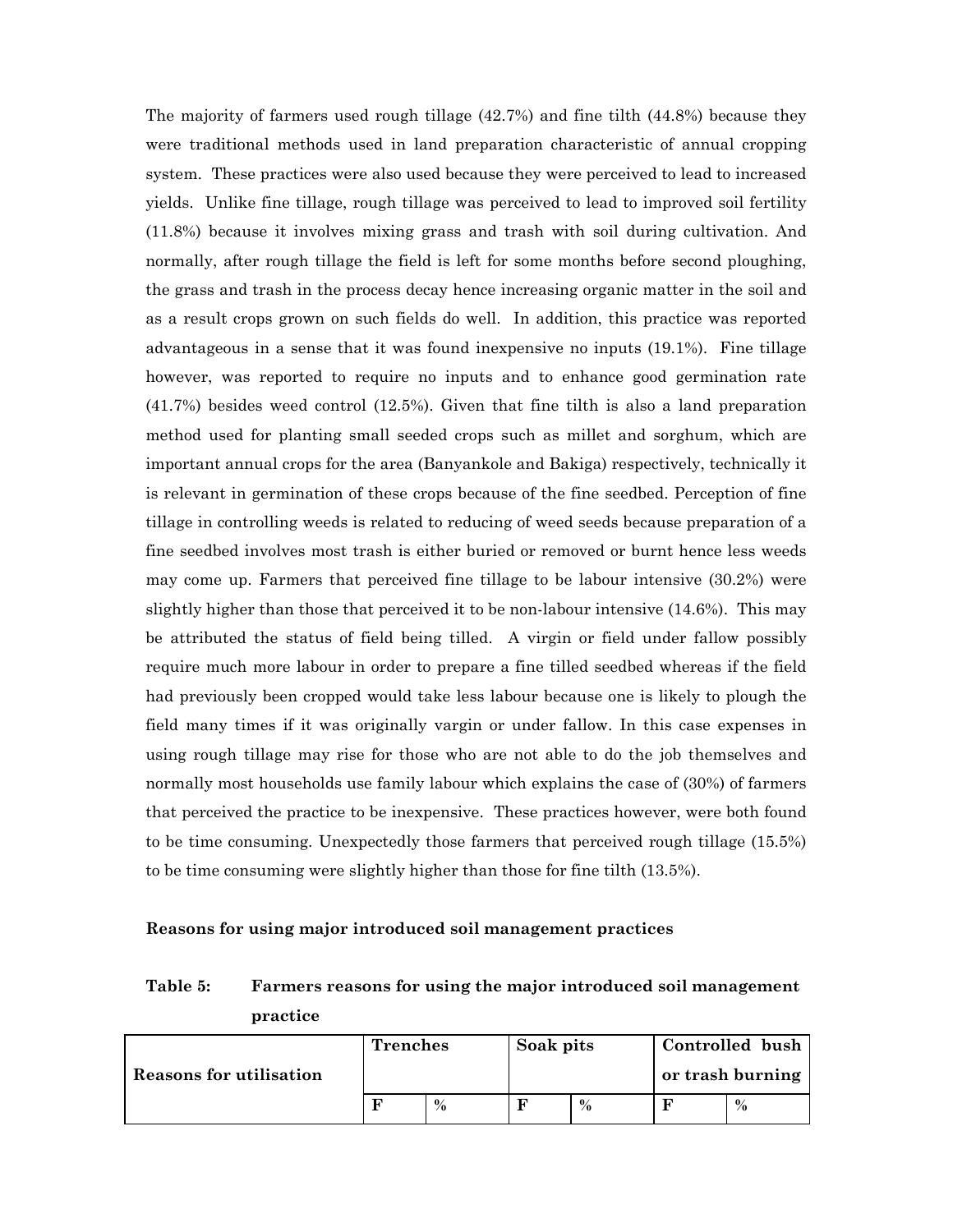| Erosion control | 36 | 63.2 |    |      |    |      |
|-----------------|----|------|----|------|----|------|
| Conserve water  | 41 | 71.9 | 16 | 59.3 |    |      |
| Bush clearing   | -  |      |    |      | 12 | 28.6 |

 $(-)$  = Not given as reason for the respective practice

| Table 6: |  | Advantages of major introduced soil management practices |  |
|----------|--|----------------------------------------------------------|--|
|----------|--|----------------------------------------------------------|--|

|                               | <b>Introduced practices</b> |                 |           |                          |                    |      |  |  |  |
|-------------------------------|-----------------------------|-----------------|-----------|--------------------------|--------------------|------|--|--|--|
| Advantages                    |                             | <b>Trenches</b> | Soak pits |                          | Controlled burning |      |  |  |  |
|                               | $\mathbf F$                 | $\%$            | F         | $\frac{0}{0}$            | F                  | $\%$ |  |  |  |
| Practice not labour intensive | $\blacksquare$              |                 |           | $\overline{\phantom{0}}$ | 14                 | 33.3 |  |  |  |
| Practice not expensive        |                             |                 | 5         | 18.5                     | 25                 | 59.5 |  |  |  |
| Conserve soil and water       | 38                          | 66.7            | 15        | 55.6                     | ٠                  |      |  |  |  |
| Increased crop yields         |                             |                 |           | $\blacksquare$           | 5                  | 11.9 |  |  |  |
| No purchased inputs required  | $\blacksquare$              |                 |           |                          | 28                 | 66.7 |  |  |  |

(-) - Not given for the respective practice

| Table 7: Disadvantages of major introduced soil management practices used |  |  |  |  |
|---------------------------------------------------------------------------|--|--|--|--|
|---------------------------------------------------------------------------|--|--|--|--|

|                        | <b>Introduced practices</b> |      |                |      |                           |      |
|------------------------|-----------------------------|------|----------------|------|---------------------------|------|
|                        | <b>Trenches</b>             |      | Soak pits      |      | <b>Controlled burning</b> |      |
| Disadvantages          | ${\bf F}$                   | $\%$ | ${\bf F}$      | $\%$ | ${\bf F}$                 | $\%$ |
| Expensive              | 20                          | 35.1 | $\overline{2}$ | 7.4  |                           |      |
| Labour intensive       | 35                          | 61.4 | 23             | 85.2 |                           |      |
| Difficult to make      | $\overline{2}$              | 3.5  | $\blacksquare$ |      |                           |      |
| Land dries quickly     | $\blacksquare$              |      |                |      | $\overline{4}$            | 9.5  |
| Reduced soil fertility | $\blacksquare$              |      |                |      | 8                         | 19.0 |

(-) - Not given for the respective practice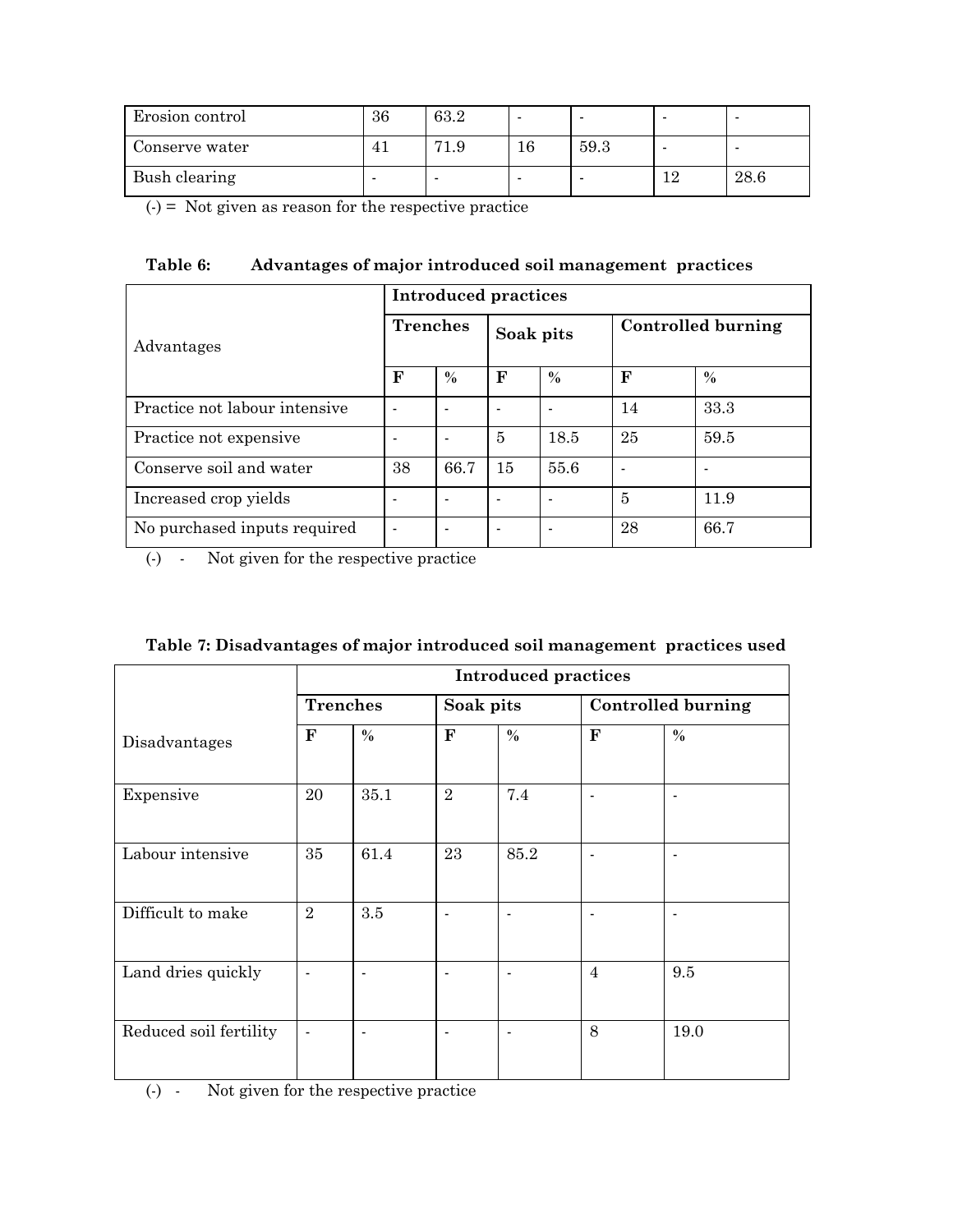#### **Trench and soak pit utilization**

The majority of farmers used trenches because they were effective in both water conservation (71.9) and erosion control (63.2%). But much as trenches were perceived to conserve soil and water, using the practices was reported to have negative aspects of being both labour intensive (61.4%) and expensive (35.1%). The typical topography of this place explains farmers' reasons for using these practices. Because of the hilly terrain and given that cultivation and settlement is spread along the entire landscape especially in Mwizi sub-county trenches become inevitably necessary. In addition trenches are utilized in banana plantation a both food security and income generating. Hence avoiding use of trenches means soil fertility loss, which has negative consequences on crop yields and because the farmers' objective is to increase yields, the better option is to use the practice at any cost.

Soak pits have the same functions as trenches. They were reputed to be reported using the effective in conserving water (59.3%). But soak pits were not very expensive (18.5%) in addition to conserving soil and water (55.6%) according to farmers perceived advantages. On the contrary some farmers however, perceived soak pits as expensive (7.4%) this was probably for those that used hired labour in order to make them. The majority of farmers those perceived the practice as labour intensive (85.2%) possibly because making of the basin like pits involved scooping a lot of soil from the pit.

#### **Controlled bush/trash burning**

Although controlled burning was reported as introduced soil management practice farmers used it for non-soil related reasons mainly because it was traditional method for bush clearing (28.6%). Land clearing process involves use of fire to burn limited patches of land or trash that remains behind during cultivation. This is perceived as an easy operation as such the practice was reported as requiring no purchased inputs (66.7%) inexpensive (59.5%) and non-labour intensive (33.3%) and leading to increased crop yields. However, some farmers reported the practice to have a negative effect on soil because it was perceived to lead to reduced soil fertility (19%) and its use tends to dry up the soil (9.5%). The negative effect on soil fertility is scientific because in the process organic matter is destroyed and soil structure affected. On the contrary farmers who recognized the practice to lead to increased crop yields, were likely to have used the practice on millet which responds well in terms of vegetative growth because of added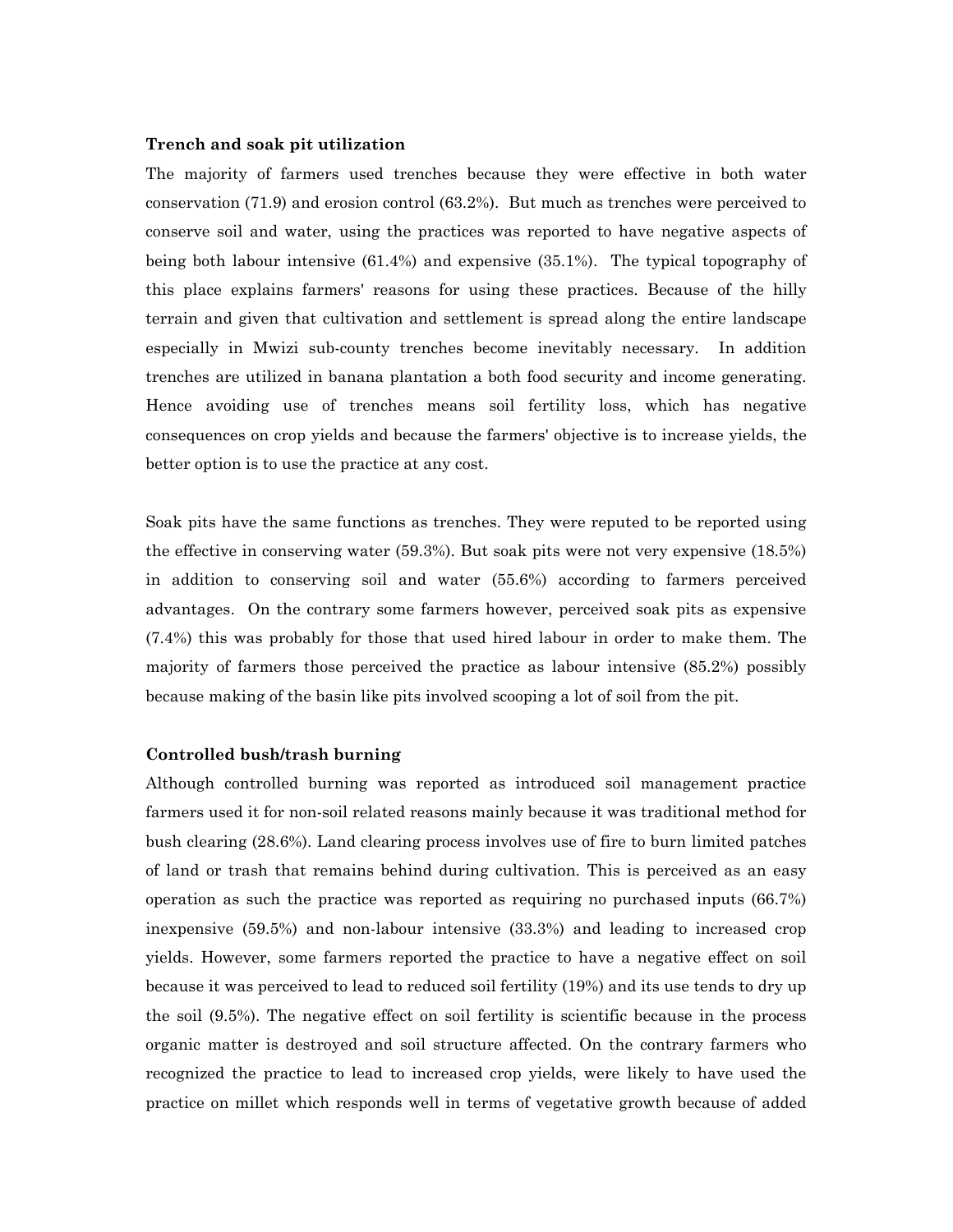nutrients in the soil as a result of burning especially potassium. The perceived value may be due to vegetative growth other than the actual grain yield in terms of quality and quantity. This aspect is related to the fact that farmers tend to observe and evaluate the practicability of practices used.

#### **Conclusion**

Individual appraisal of different soil management practices used often determines the farmers' decisions to utilize various practices based on effectiveness of the practice in solving agricultural problems with the aim of increasing crop production at minimal affordable inputs in production characteristics relevant to subsistence farmers. Therefore understanding farmers' basic principles of evaluating different soil management practices would help in promoting relevant options for sustainable soil productivity.

#### **Acknowledgement**

I wish to thank UNU/PLEC for funding this study.

#### *References*

- *Ary. D., Jacobs. L .C., Razavieh. A. (1972). Introductory to Research in Education. Orlando, Florida: Holt, Rinehart, and Winston, Inc.*
- *Brookfield, H. (1989). The human context of sustainable smallholder development in the pacific islands. Proceedings of the International Board for Soil Research and Management (IBSRAM) No. 8. Soil Management and Smallholder development in the Pacific Islands. Bangkok: IBSRAM.*
- *Busingye. P, Tumuhairwe.J. K, and Nsubuga. E. N, (1999). Factors influencing farmers' decisions to use mulch and trenches in the banana plantations in Maize, Mbarara district. Proceedings of the 17th Soil Science Society of East Africa (SSSEA). Kampala: Uganda*
- *ICRAF, (1997). Maintenance and improvement of soil productivity in the highlands of Ethiopia, Kenya, Madagascar and Uganda. (African Highland Initiative Technical Rep. Series No. 6). Nairobi: International Centre for Research in Agro forestry.*
- Loevinsohn M. and Wangati. F. (1993). Integrating Natural Resource Management *research for the highland of East and Central Africa. Nairobi: International Centre for Research in Agro forestry.*